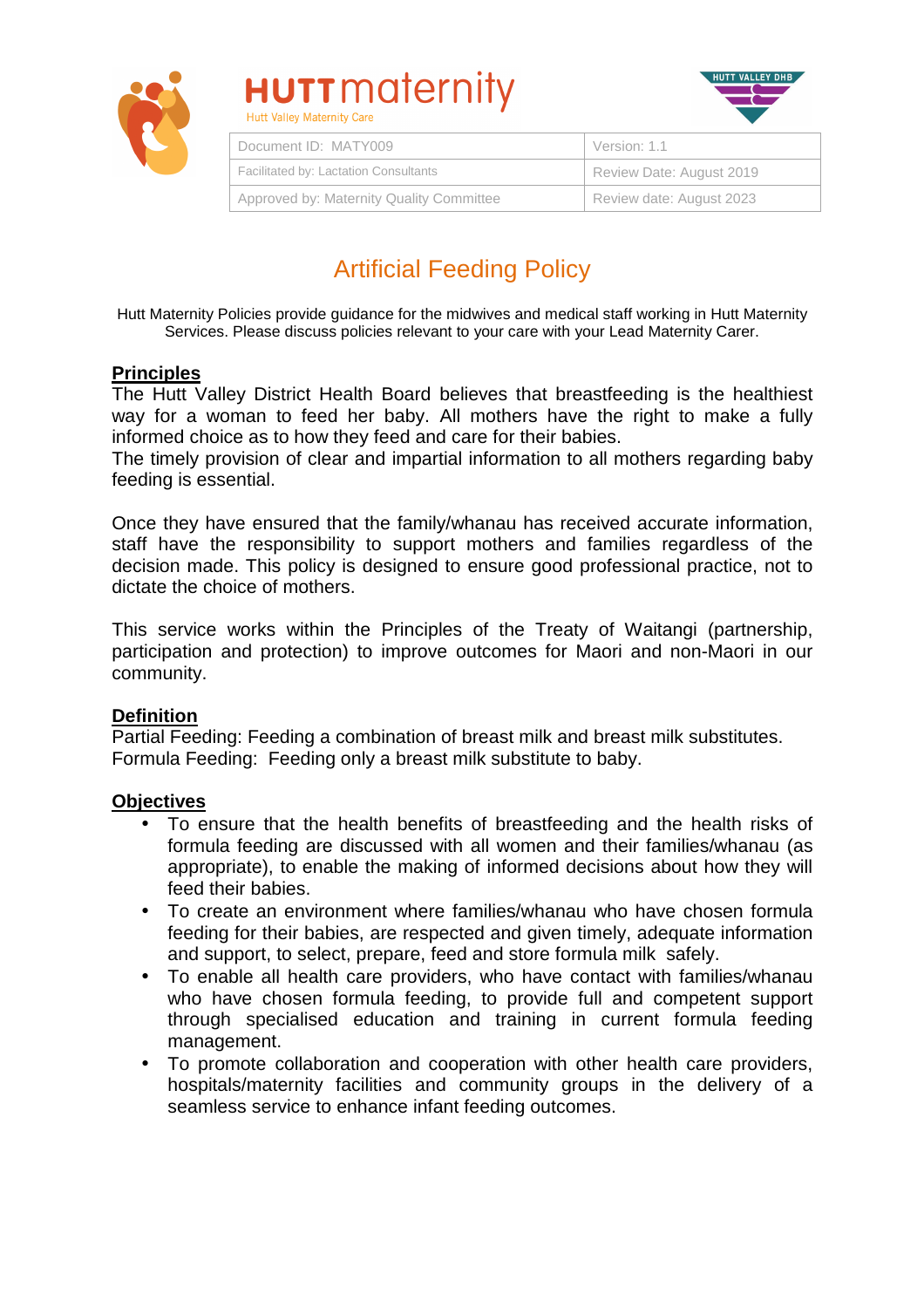#### **Upholding the WHO Code**

**Code of Practice for HVDHB Women and Children's Service based on The International Code of Marketing of Breast milk Substitutes and subsequent, relevant, World Health Assembly [WHA] resolutions:** 

- HVDHB Women and Children's service does not advertise or promote products (identified in the scope of The Code) to the general public. The service achieves this by:
	- Not providing formula samples to mothers, pregnant women or their families;
	- The non-acceptance of free or subsidised samples;
	- The non-acceptance of free gifts, materials or money from infant formula companies;
	- Not using formula samples, for any other use except for professional evaluation or research;
	- The non-promotion of formula products by employees of the health service;
	- Not displaying words or picture, which idealizes the use of products; this includes pictures of infants on the labels of products.
- The Supply and Transport Team Leader is responsible for all contact made by visiting formula company representatives.
- HVDHB Women and Children's service prohibits marketing personnel from making direct contact with pregnant women, mothers and their families.
- HVDHB Women and Children's service provides formula feeding education to pregnant women and non-breastfeeding women on an individual basis.
- Education materials given out by HVDHB Women and Children's service to pregnant women and mothers, including labels explain the:
	- Benefits and superiority of breastfeeding;
	- Social and financial implications of the use of infant formula; and
	- Health risks of unnecessary or improper use of formula.
- Education materials used by HVDHB Women and Children's service:
	- Contain only scientific and factual information; and are not presented in a way that implies that bottle-feeding is equivalent or superior to breastfeeding.
- Infant formula purchases are:
	- Purchased at **no less** than 80% of the full retail price;
	- **Purchased in accordance with the Artificial Feeding Policy;**
	- **Alternated**;
	- Stored out of sight; and identifying brand cover
- No advertising of groups that are in violation of the WHO Code for the marketing of breast milk substitutes
- No advertising of follow-on formula, feeding bottles, teats, or dummies.
- No formula samples are provided to mothers, pregnant women or their families.
- No formula samples other than those to be used for professional evaluation or research are given to health workers.
- No free gifts, materials or money from infant formula companies are to be accepted by the health workers or the facility.
- No literature provided by manufacturers and marketers of infant formula is permitted for distribution to families/whanau but services may have accurate scientific literature for their own education.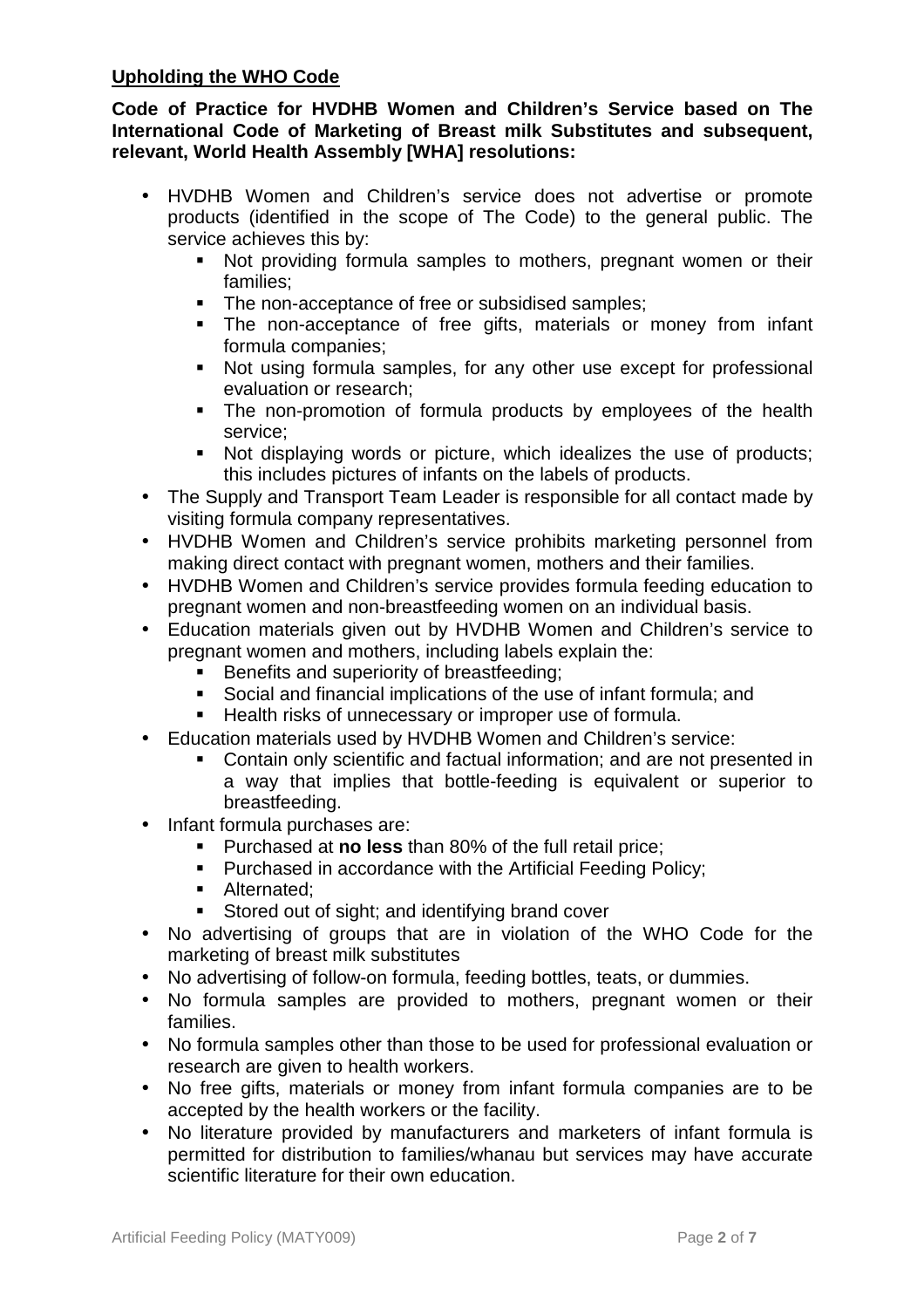- No display of logos of the manufacturers of the above products on stationary, public handouts, calendars etc
- Gift bags given out by Women and Children's Service are free of promotional material and products, which contravenes the requirements or the spirit of The Code.
- Women and Children's Service ensures that any material provided to mothers under our care does not interfere with the successful initiation and establishment of breastfeeding, for example, feeding bottles, teats, pacifiers and infant formula.
- The Women and Children's Service do not allow visiting formula company representative's contact with pregnant women, mothers and their families.
- The Supply and Transport Team Leader is responsible for all contact made by visiting formula company representatives.
- Tins of formula will be kept out of public view; brands will be rotated and will not be processed for less than 80% of wholesale cost.
- Formula is decanted into plain bottles for use. Empty ready to feed formula bottles are placed in a bucket out of sight.
- Parents who have made a fully informed choice to formula feed their babies should individually be shown how to prepare formula correctly in the postnatal period.
- No group instruction on preparation of formula feeds will be given.

# **Communicating the formula feeding policy**

- This policy will be communicated to all staff during their orientation to the unit.
- Wherever DHB health services are provided in the community, this policy will be made available.
- The Hutt DHB will collaborate with other health care providers and community based family support programmes to ensure consistent information and support with regard to infant nutrition.

### **Education and training of healthcare providers**

- All professional, clerical and ancillary staff who has contact with pregnant women and mothers will receive education and training in formula feeding management at a level appropriate to their role. New staff will receive training within six months of starting their position.
- This indicates:
	- The risks of formula feeding
	- **How to provide support for non-breastfeeding mothers**
	- The safe preparation, handling and feeding of formula
	- The care of formula feeding equipment
	- The importance of skin-to-skin contact and rooming-in 24 hours a day, irrespective of method of feeding
	- Parenting and well child services available following discharge
- All materials and teaching will reflect the WHO / UNICEF Baby Friendly best practice standards.
- All pregnant women under the HVDHB primary or secondary care will be informed about the importance of :
	- The risks associated with feeding a baby a breast milk substitute, including social and financial considerations
	- The importance of skin-to-skin contact
	- The importance of rooming-in 24 hours a day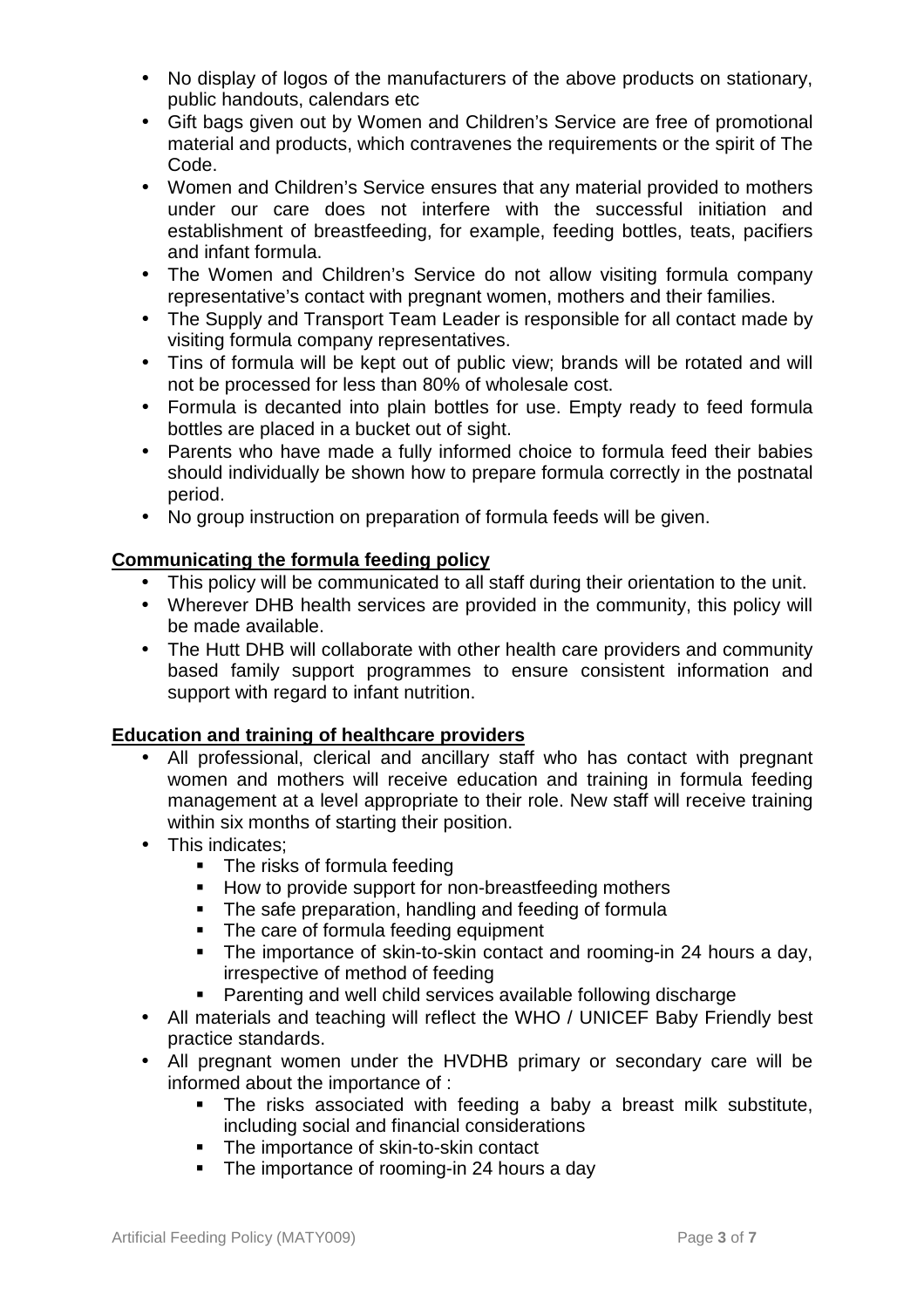- Cue-based feeding including safe sleeping practice
- **Parenting and well child services**

#### **Informing Pregnant Women of the risks and management of formula feeding**

Every effort will be made to ensure that all pregnant women are aware of the risks of formula feeding and the benefits of breastfeeding.

Human milk is species-specific, and all substitute feeding preparations differ markedly from it, making human milk uniquely superior for infant feeding. From studies in preterm and term infants, the following outcomes have been documented.

#### • **Infectious Diseases**

Research in developed and developing countries of the world provides strong evidence that feeding infant formula increases the incidence and/or severity of a wide range of infectious diseases including bacterial meningitis, bacteremia, diarrhoea, respiratory tract infection, necrotizing enter colitis, otitis media, urinary tract infection, and late-onset sepsis in preterm infants. In addition, post neonatal infant mortality rates in the United States are increased by 21% in formula fed infants.

#### • **Other Health Outcomes**

Some studies suggest increased rates of sudden infant death syndrome in the first year of life and elevation in incidence of insulin-dependent (type 1) and non–insulin-dependent (type 2) diabetes mellitus, lymphoma, leukemia, and Hodgkin disease, overweight and obesity, hypercholesterolemia, and asthma in older children and adults who were formula fed, compared with individuals who were breastfed.

#### • **Neurodevelopment**

Formula feeding has been associated with slightly reduced performance on tests of cognitive development.

#### • **Maternal Health Benefits**

When a mother chooses not to breastfeed she may have an increase in postpartum bleeding and slower uterine involution attributable to decreased concentrations of oxytocin, increased menstrual blood loss and decreased child spacing attributable to lactation amenorrhea, later return to prepregnancy weight, increased risk of breast cancer, increased risk of ovarian cancer, and possibly increased risk of hip fractures and osteoporosis in the postmenopausal period.

#### **Line decisions made to formula feed prior to birth**

- Responsibility with LMC to discuss with mother the range of formula available.
- Education about preparatory/sterilisation/safety/
- $\rightarrow$   $\rightarrow$  If decision made postnatally, then joint responsibility of core + LMC together
- This service will respect the family/whanau decision to use formula feeding.
- LMC midwives will advise families so that they can choose appropriate formula for their baby i.e. Newborn formula.
- LMC and/or other providers will ensure that mothers under their care who have selected formula feeding are able to prepare the milk feeds accurately and hygienically.
- LMC's and/or other providers will ensure that mothers, who are going to use formula feeding, are able to position the baby and feeding utensil appropriately, assess for adequate hydration and assess tolerance for the selected artificial baby milk.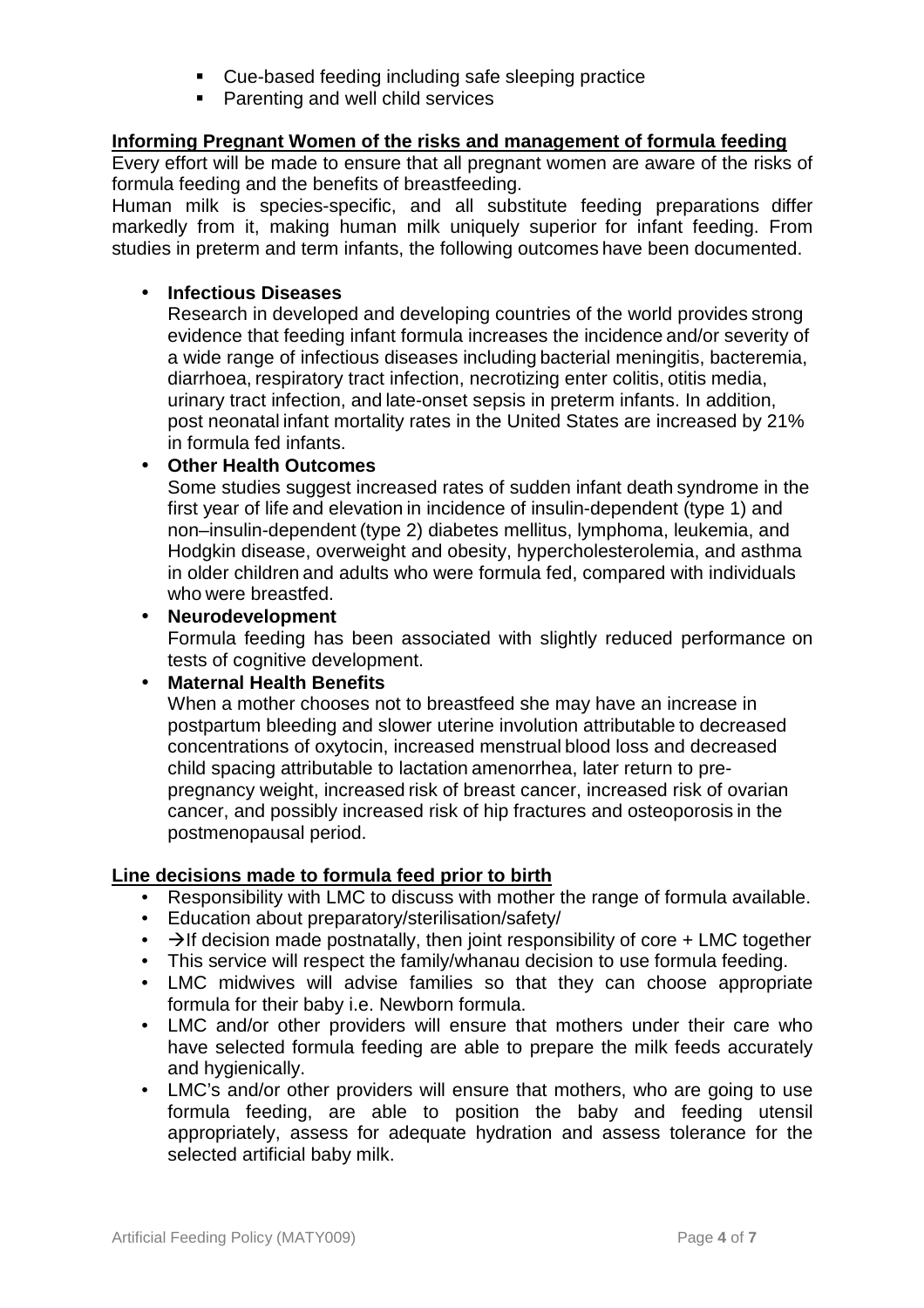• Progress will be assessed at each contact with the mother to enable early identification of potential concerns with infant feeding.

## **Postnatal care of those who choose to artificially feed**

- Every mother who is planning on giving their child formula even if just partially feeding needs to be given a copy of the Ministry of Health's leaflet Feeding your Baby Infant Formula. A copy of this leaflet is located in the formula tab of the Breastfeeding Information drawer in the postnatal unit and in the storage room files in SCBU.
- Align demonstration of preparation of infant formula with the MOH leaflet. There is a tin of expired formula that can be used to show the method of preparation in the milk room. If you have questions about how to properly prepare infant formula please contact the Midwives/Nurses for a demonstration
- Skin-to-skin contact, applies to all mothers and babies
- Rooming-in, applies to all mothers and their babies
- Information on the care of full and uncomfortable breasts should be available and discussed with women who are not breastfeeding:
	- Cold cabbage compresses placed in bra until they go soft and warm then replacing with further cabbage.
	- Gentle expression if pain is intense.
	- The use of anti-inflammatory medicines
	- **Comfortable supportive bra.**
- All teaching of the preparation and feeding of formula should be provided on an individual basis only for those mothers who need it or wish it
- This service will teach mothers cue based feeding for formula feed babies that mimic the physiological stable patterns of breastfeedinghe best way to determine when to feed a baby is to observe for feeding cues. Long before a baby begins to cry for food it will have given many cues that it was ready to feed. These include:
	- Opening his mouth
	- **Sticking out his tongue**
	- Chewing on his hand
	- Making a pecking like motion with his head if on someone's chest
	- **Trying to bounce down to the breast**
	- **Attempting to suckle on what ever he can find**
- The service will provide all mothers with information on how to access parenting support.

Compliance with the policy will be monitored on an annual basis by the Lactation Consultant and reported to BFHI.

#### **Associated documents**

Hospital clinical breastfeeding policy (2011) www.huttvalleydhb.org.nz/maternitypolicy/breastfeeding09

Feeding your baby infant formula (Ministry of Health)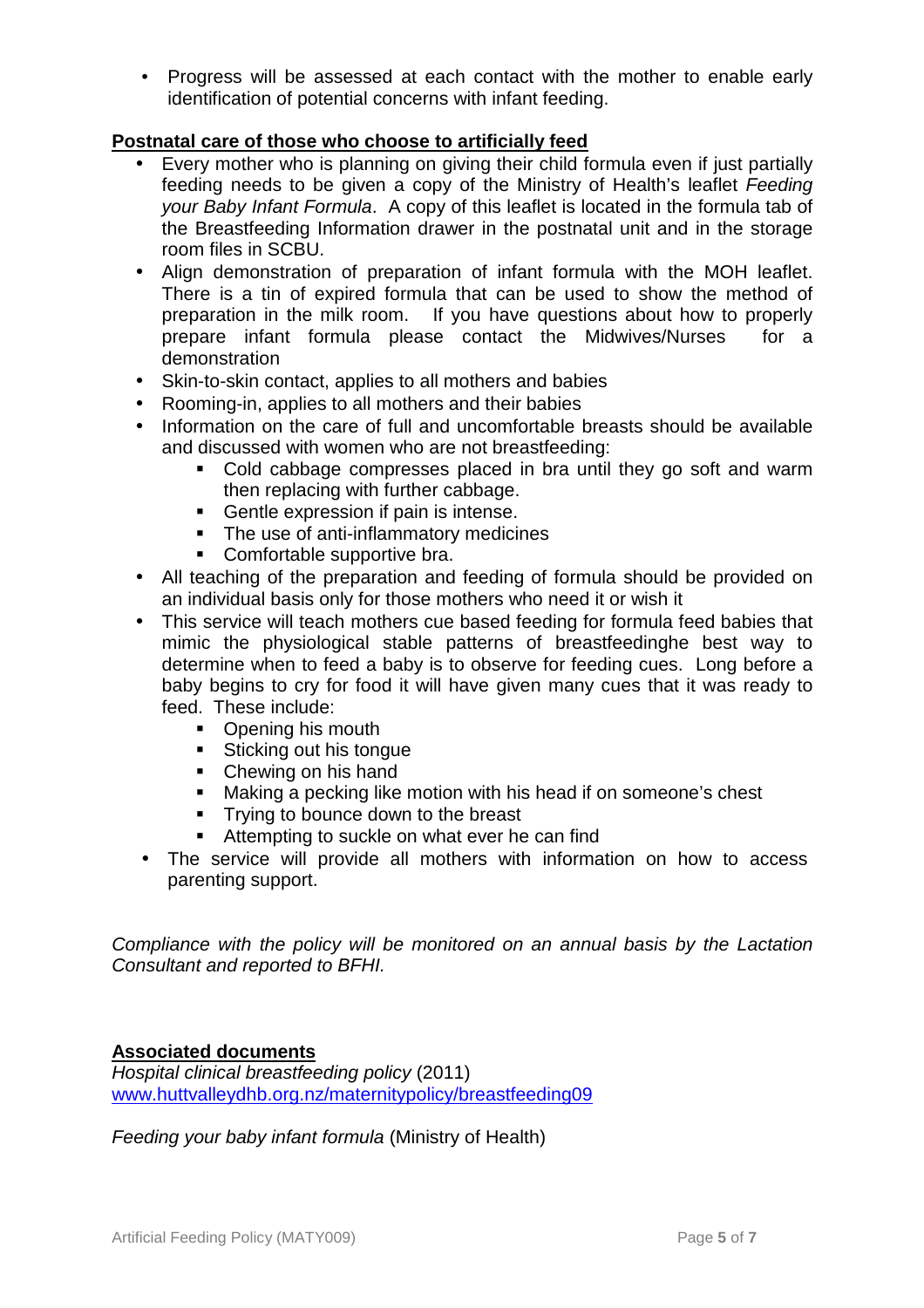**This policy has been adapted from New Zealand Breastfeeding Authority's BFCI Artificial Feeding policy.** 

#### **References**

Breast feeding and the Use of Human Milk. PEDIATRICS Vol. 115 No. 2 February 2005, pp. 496-506 (doi:10.1542/peds.2004-2491)

http://www.aap.org/healthtopics/breastfeeding.cfm

WHO. 1991. International Code of Marketing of Breastmilk substitutes. Geneva: World Health Organization

#### **Informed Consent**

The right of a consumer to make an informed choice and give informed consent, including the right to refuse medical treatment, is enshrined in law and in the Code of Health and Disability Consumers' Rights in New Zealand. This means that a woman can choose to decline treatment, referral to another practitioner, or transfer of clinical responsibility. If this occurs follow the process map on page 18 of the Referral Guidelines (Ministry of Health, 2012).